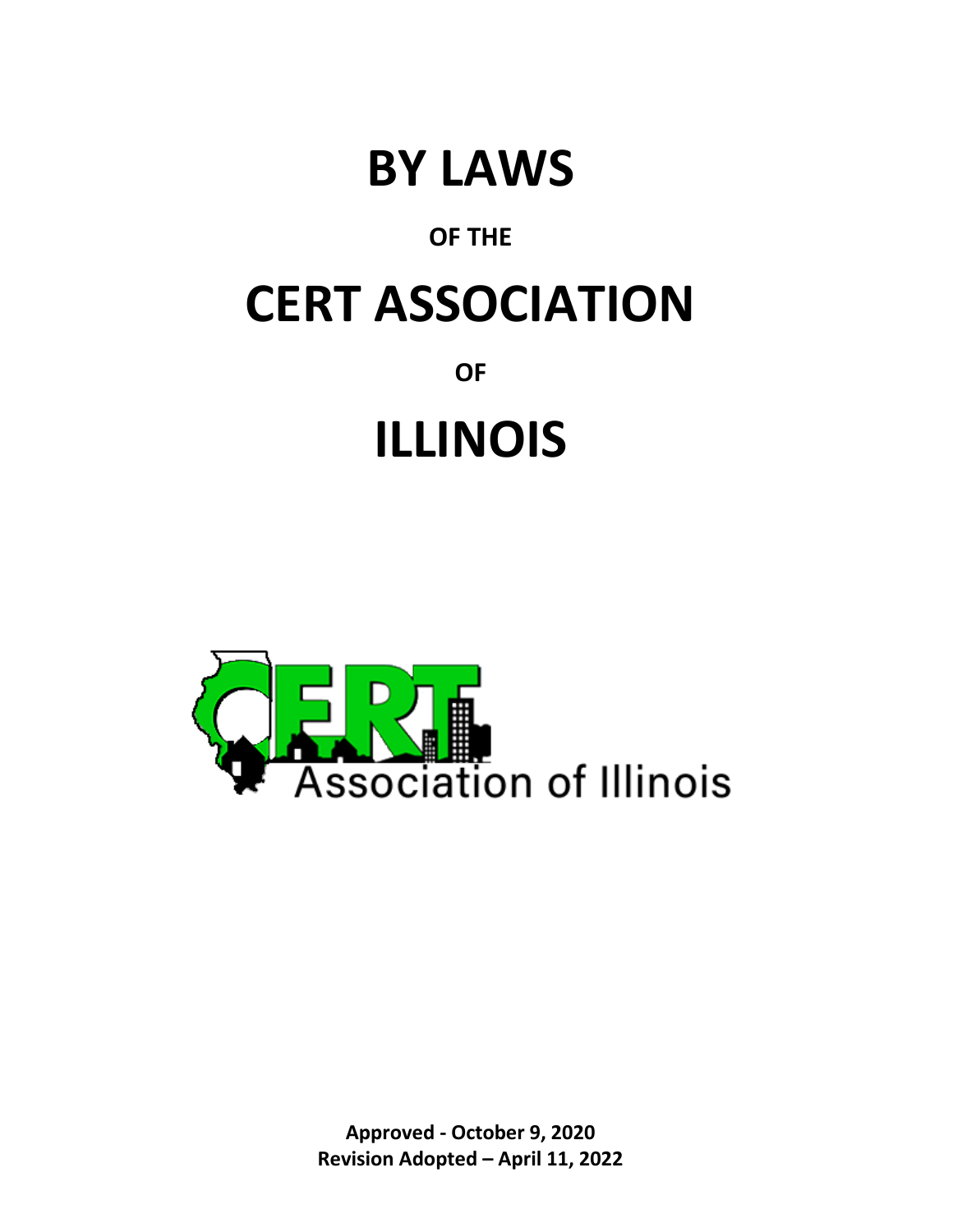## 1. NAME, MISSION, AND VISION

- 1.1. **Name:** This organization is The CERT (Community Emergency Response Team) Association of Illinois, hereinafter referred to as "The Association", which was established in 2019. CERT is a program defined by the Federal Emergency Management Agency (FEMA) to train citizen volunteers to assist and/or supplement local first responders during times of need in their local communities.
- 1.2. **Mission:** The Association is to be a statewide resource for the sharing of information, ideas, education, and training for Illinois CERTs.
- 1.3. **Vision:** To have a CERT program in all counties, cities, and villages across Illinois.

## 2. OBJECTIVE

2.1. **Objective:** Facilitate and expand the collaboration of Illinois CERT programs and members to support statewide disaster preparedness and response. The Association is devoted to establishing a unified support system to communicating, educating, coordinating, and supporting the use of CERT capabilities and resources to assist local, state, and federal authorities.

# 3. NOT FOR PROFIT PURPOSES

3.1. **Purpose:** The Association is a Not-For-Profit organization.

| File # 73520118                                                                |                                                  |  |  |
|--------------------------------------------------------------------------------|--------------------------------------------------|--|--|
| Filing Fee: \$50<br>MAP<br>Approved By: __                                     |                                                  |  |  |
| <b>FILED</b><br>DEC 06 2021<br><b>Jesse White</b><br><b>Secretary of State</b> |                                                  |  |  |
| Article 1.                                                                     |                                                  |  |  |
|                                                                                | Corporate Name: THE CERT ASSOCIATION OF ILLINOIS |  |  |
|                                                                                |                                                  |  |  |
| Article 2.                                                                     |                                                  |  |  |
| Registered Agent: DAVID RIDDLE                                                 |                                                  |  |  |
|                                                                                | Registered Office: 1165 OLD MCHENRY RD           |  |  |

3.2. **Incorporation:** The Association is incorporated as a not-for-profit organization under the laws of the State of Illinois and shall be governed by the Illinois General Not-For-Profit Corporation Act of 1986 and Section 501(c)(6) of the Internal Revenue Code, and has such powers as are now, or may hereafter be granted under those acts.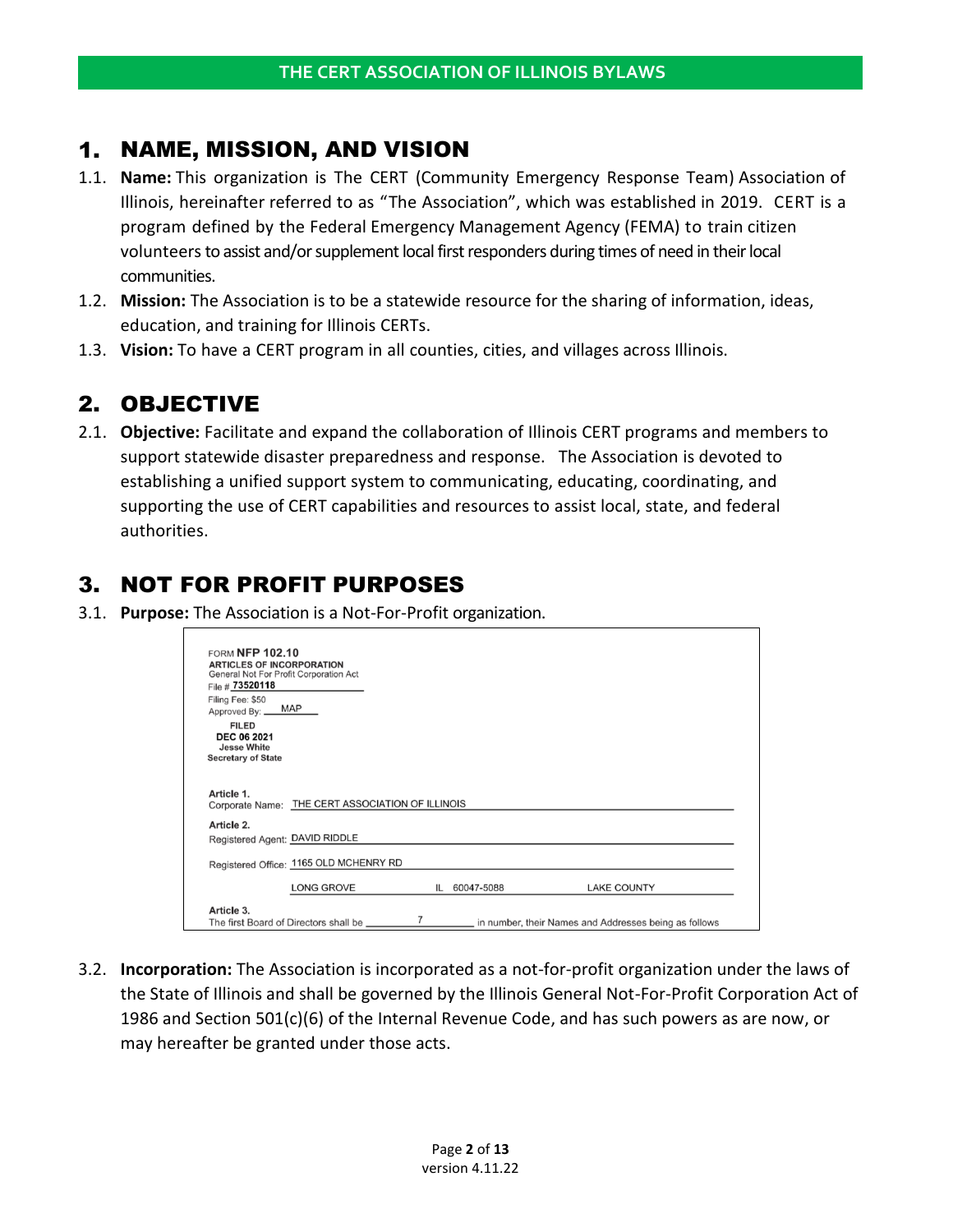# 4. CONTROL OF LOGO

4.1. The Board of Directors shall control the use of any Association logo or logos, symbols or service marks, and such items may not be used without express written permission of the Board.

# 5. OFFICES

5.1. The principal office/headquarters of The Association shall be located at 1165 Old McHenry Road, Long Grove, IL, 60047. The registered office of The Association, as required by the Illinois Not-For-Profit Act to be maintained in the State may be, but need not be, the same as the principal office/headquarters of The Association, and the address of the registered office may be changed by the Board.

# 6. POWERS OF THE BOARD OF DIRECTORS

- 6.1. **General Powers:** The Board of Directors ("Board") shall have the general power to do all things advisable for the best interest and welfare of The Association and its members, to receive and expend monies of The Association (not to exceed \$500.00 without approval through a motion from the Board), to enter into contracts and agreements that may be deemed by them advisable and, in general, to do all things necessary to accomplish the purposes of The Association. The Board shall not be held liable for acts done in good faith nor for not doing acts other members of The Association may deem advisable. Any action taken by a committee or member on behalf of the Association, may be overridden by the Board.
- 6.2. **Action Without Meeting:** Any action required or permitted to be taken at a meeting of the Board may be taken without an in-person or scheduled or formal meeting. Action may also be taken by written or electronic ballot if the ballot: (i) sets forth each proposed action and (ii) provides an opportunity for each member of the Board to cast a vote for or against the proposed action. Action taken under this Section shall only be valid when the number of votes in favor equals or exceeds the number of votes required for a quorum and the number of votes that would be required to approve the matter at a meeting. A proposal considered under this Section shall be recorded in writing, indicating the results of the vote of the Board, and shall be entered into the minutes of the next regularly scheduled Board meeting.
- 6.3. **Conflict of Interest Policy:** Each Director, Committee Chair and Committee Member is required to execute The Association's conflict of interest policy as adopted by the Board and amended from time to time.
- 6.4. **Insurance:** The Association shall purchase sufficient Errors and Omissions (E&O) and Duties and Omissions (D&O) coverage for the Board to protect them from expenses incurred because of lawsuits filed against them in their activities as a Director of The Association.
- 6.5. **Statutory Indemnification:** The Association will indemnify the Directors, Officers, Board Members, employees and agents of The Association ("Covered Person") as, and to the extent permitted, under the "General Not for Profit Corporation Act of 1986" or other applicable statutes of the State of Illinois.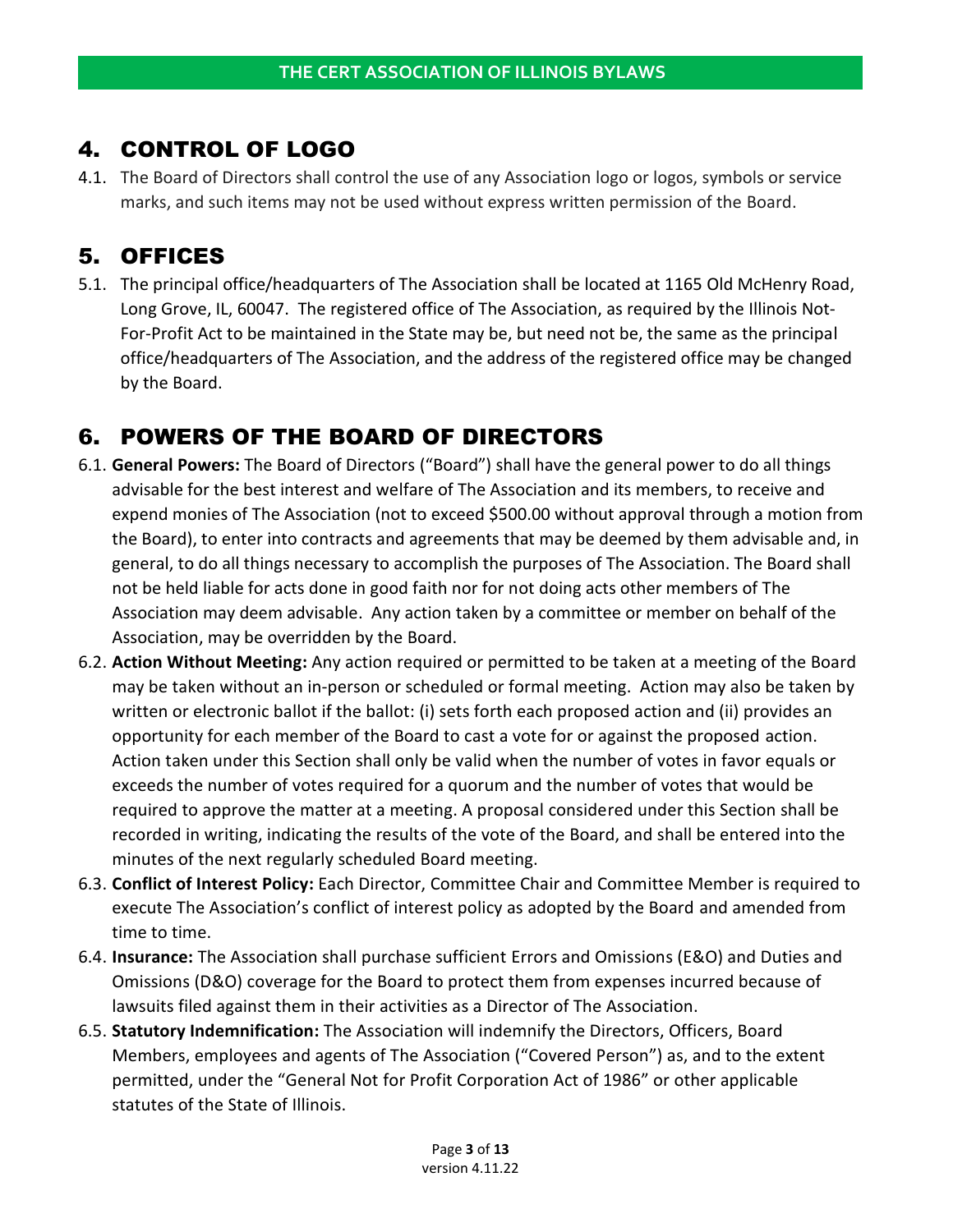- 6.6. **Indemnification Against Litigation:** In accordance with Illinois State Law, The Association will indemnify a Covered Person in a threatened, pending or completed civil, criminal, administrative or investigative proceeding, action or suit in which the Covered Person is made a party or threatened to be made a party by reason of the fact that the Covered Person is or was an officer, Director, Board Member, employee or agent of the Corporation or was serving at the request of the Corporation as an officer, director, employee or agent of another corporation, partnership, joint venture, trust or other enterprise, except that such Covered Person shall not be indemnified for actions that constitute gross negligence, willful or wanton conduct, or are outside the scope of employment of agency of the Covered Person. The Board may adopt further policies relating to indemnification that are consistent with this Article.
- 6.7. **Determination of Indemnification:** Any indemnification under or pursuant to section 6.6 (unless ordered by a court) must be authorized by The Association in a specific case, after a determination that indemnification of the Indemnified Person is proper under the standard of conduct which is prescribed by Illinois state law. Indemnification must be determined: (1) by a majority vote of a quorum consisting of Board members who were not parties to the action, suit or proceeding; or (ii) if such quorum is not obtainable, or, even if obtainable, a quorum of disinterested Directors so resolves, by independent legal counsel (compensated by The Association) in a formal opinion, in writing, addressed to the Corporation.

# 7. ASSOCIATION ASSETS

- 7.1. **Property of The Association:** All properties of The Association of whatsoever nature shall be in the custody of the Board, and no member shall have any individual right in that property. All property above the value of \$250 shall be listed in an official inventory. Any income in excess of expenses shall remain the property of The Association and shall be used to accomplish the purposes of The Association and shall not inure to the benefit of any member.
	- 7.1.1. Private Inurement The assets of The Association shall be devoted exclusively to community service, charitable, scientific, and educational purposes and shall not inure to the benefit of any private individual. No Director or person from whom The Association may receive any property or funds shall receive or shall be entitled to receive any pecuniary profit from the operation thereof, and in no event shall any part of the funds or assets of The Association be paid as salary of compensation to, or distributed to, or inure to the benefit of any board Member, provided however, that reasonable compensation may be paid to any Board Member while acting as an agent, including consultant, contractor, or employee of The Association for services rendered in affecting on or more of the purposes of The Association, and a Member may be reimbursed for authorized, actual and reasonable expenses incurred in connection with the administration of the affairs of The Association.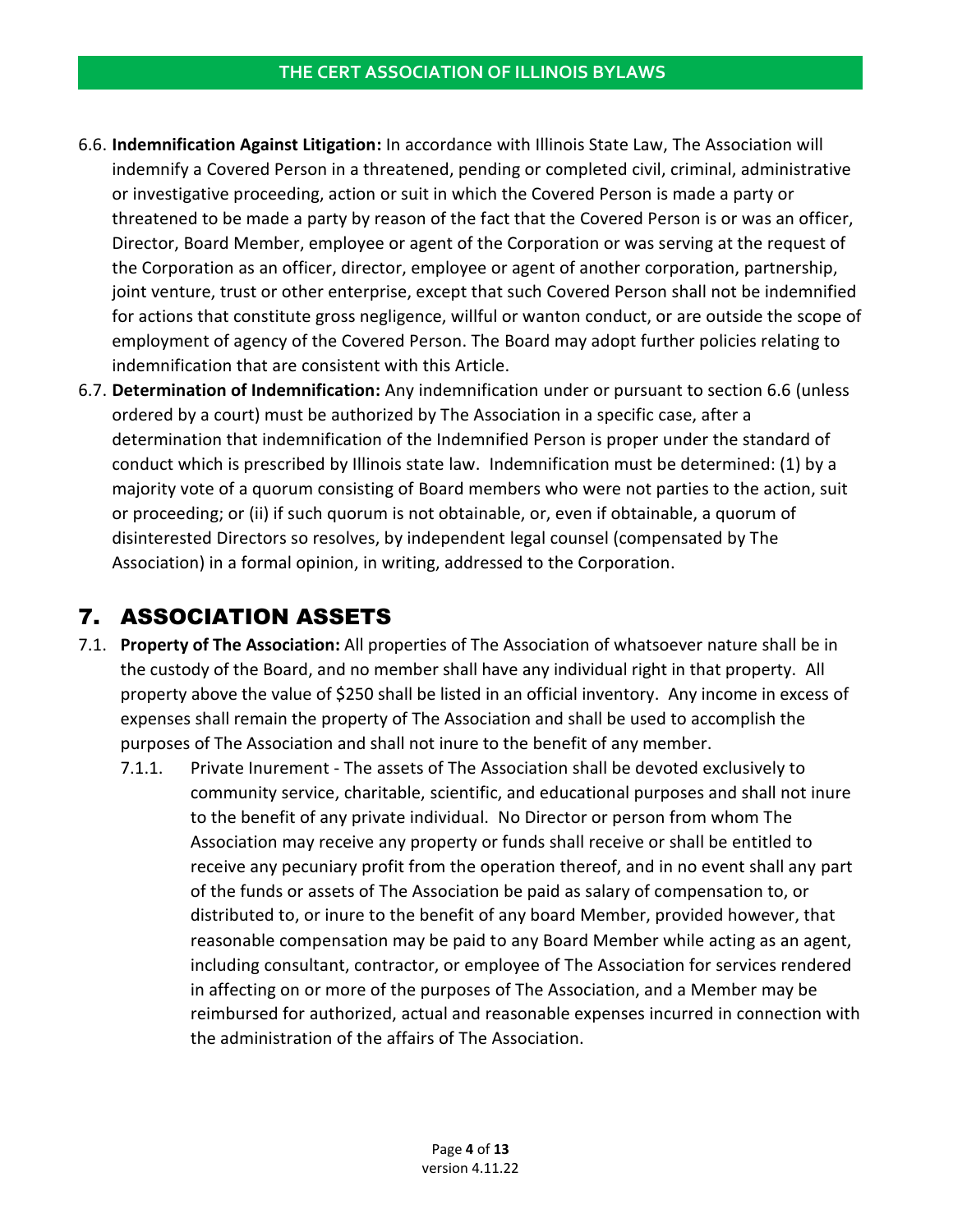## 8. BOARD OF DIRECTORS

- 8.1. **Eligibility:** The primary governing power of The Association shall be vested in a body called the Board of Directors (Board). The Board shall be composed of duly elected Individual Members of The Association and shall be of the legal age in Illinois.
- 8.2. **Number of Directors:** The number of Directors shall be a minimum of 3 and a maximum of 9.
- 8.3. **Directors from any One Jurisdiction:** A maximum of 2 Directors from any one jurisdiction can serve on the Board simultaneously.

## 8.4. **Board Terms**

- 8.4.1. The members listed on the approved State of Illinois Secretary of State Incorporation form NFP 102.10, December 6, 2021, will serve as the initial (Interim) members of the Board, until Association Member elected Directors are in place.
- 8.4.2. Board Director terms are 2 years in length. Initial Director terms shall be staggered (1 year, 2 years, 3 years) to allow approximately 1/3 of Director positions to be elected by the members each year. Elected Directors will replace Interim Directors.
- 8.4.3. Subsequently, all Directors shall be elected to serve two-year terms. Elections for members of the Board of Directors shall be in conjunction with the Annual Meeting, by ballot, or in the manner to be prescribed by the Board of Directors.
- 8.4.4. Upon election, newly elected Board Directors shall assume their duties 7 (seven) calendar days after the adjournment of the Annual Meeting.
- 8.4.5. Duties for any Director not re-elected shall terminate 7 (seven) calendar days after the adjournment of the Annual Meeting.
- 8.4.6. **Resignation:** A Director submits a written letter of resignation that includes the requested effective date to the Board. The Board will approve all such requests and can modify the effective date as necessary. Unless explicitly stated in the Director resignation letter, the former Director will continue to maintain Association membership privileges as defined in Section 9.
- 8.4.7. **Incapacitation**: If a Director becomes incapacitated, the Board, at its sole discretion, can appoint an interim Director to replace and complete the remaining unexpired term, and/or schedule an election to fill the position with a member elected Director.
- 8.4.8. **Death of A Director:** If a Director becomes incapacitated, the Board, at its sole discretion, can appoint an interim Director to complete the remaining unexpired term, and/or schedule an election to fill the position with a member elected Director.
- 8.4.9. **Removal of a Director:** A vote of approval of fifty percent (50%) of the total membership plus one (1) is required to remove any Director.
- 8.4.10. **Filling a Vacant Director position:** If a Board of Director position is vacated for any reason prior to the normal expiration of the position, the Board of Directors may, at its discretion, fill the remaining term of the position via appointment or by member election.
- 8.4.11. **Powers:** Subject to the provisions of the laws of the State of Illinois and any limitations in the Articles of Incorporation for The Association and these Bylaws relating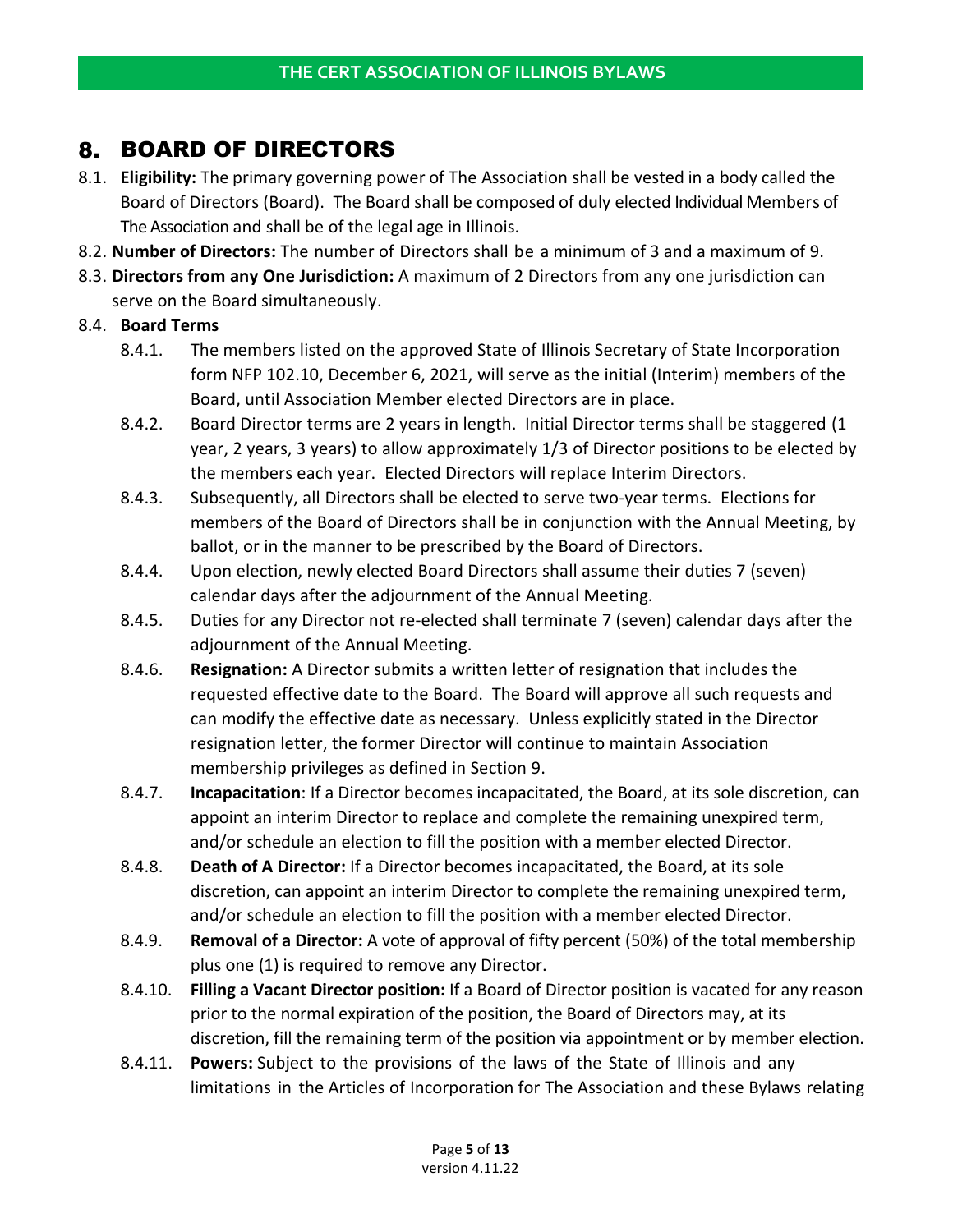#### **THE CERT ASSOCIATION OF ILLINOIS BYLAWS**

to action required or permitted to be taken, all activities and affairs and all corporate powersshall be exercised by or under the direction of the Board of Directors.

- 8.4.12. **Roles and Responsibilities:** The Board shall be vested with the exclusive authority to manage the overall affairs of The Association, including but not limited to the following:
	- 8.4.12.1. Establish, recommend changes to, and enforce the instruments of control of The Association to include the Bylaws, policies, procedures, and guidelines.
	- 8.4.12.2. Enforce The Association's Code of Ethics.
	- 8.4.12.3. Conduct the business of The Association and perform any administrative matters of the Board.
	- 8.4.12.4. Establish, approve, implement, and enforce policies, procedures, and protocols for contacts with external organizations, agencies, individuals, and other legal entities.
	- 8.4.12.5. Establish policies and proceduresfor Board appointments, as well as the control and conduct of the Board.
	- 8.4.12.6. Establish procedures and dates for all Board Officer Elections.
	- 8.4.12.7. Establish the functions, responsibilities, and authority of elected Officers.
	- 8.4.12.8. Establish procedures, dates, times, and locations for all Board and Annual Meetings.
- 8.4.13. **Dues and Fees:** Annually, the Board shall determine the annual dues for each class of membership, the schedule of dues, the manner of notification to all members, and the acceptable payment methods. A change in the amount of the dues by more than twenty percent (20%) in any fiscal year requires majority approval of themembers by voting actions. Annual dues shall be payable by January 1<sup>st</sup> each year.

## 9. MEMBERS

9.1. **Non-Discrimination Policy:** The Association shall not discriminate in any manner based on race, color, religious affiliation, age, gender, sexual orientation, national origin, or ethnic origin in the membership evaluation and the administration of its policies, procedures, or programs. Except as expressly provided in or authorized by the Articles of Incorporation, the Bylaws of this Organization, or provisions of law, all memberships shall have the same rights, privileges, restrictions, and conditions.

## 9.2. **Member Eligibility and Classifications**

- 9.2.1. **Individual Member:** This is a voting membership. An Individual Member refers to any person 18 years and older who i) is a current member in good standing with an Illinois or surrounding states CERT team, or ii) has successfully completed the CERT Basic Training program, or iii) is a member or former member of a recognized emergency services organization.
- 9.2.2. **Supporting Member:** This is a non-voting membership. This includes non-CERT affiliated individuals and supporting organizations that have established strong relationships or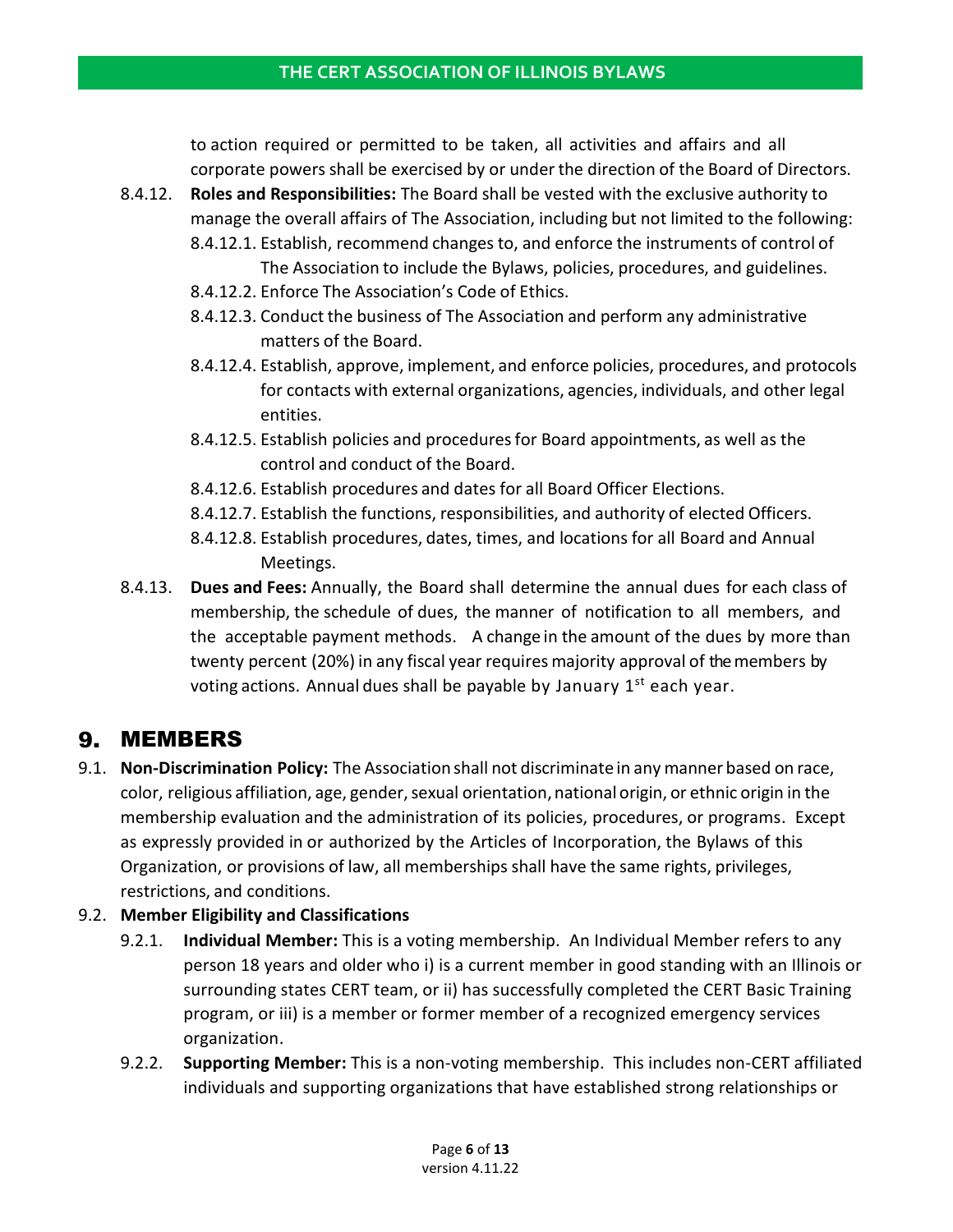partnerships with Illinois and surrounding states CERT teams and assist the mission of The Association with available resources, capabilities, or expertise or knowledge.

- 9.2.3. **Commercial/Business Member:** This is a non-voting membership for vendors and businesses that have or desire to establish relationships to assist the mission of Illinois CERT teams and/or The Association.
- 9.2.4. **Student Member:** This is a non-voting membership. This includes non-CERT individuals in Illinois and surrounding states 18 years and older attending school who are interested in the mission of The Association.
- 9.3. **Applications for Membership:** Applicants complete The Association Membership Application Form and provide the form and payment of required dues to the Board for processing.
- 9.4. **Approval of Membership:** The Board has the sole responsibility and authority to evaluate membership applications and accept or reject membership decisions.

## 9.5. **Membership Status**

- 9.5.1. All Association Members must be deemed in good standing according to the rules and requirementsimplemented by the Board.
- 9.5.2. **Good Standing:** Those Members who have paid the required dues, fees, and assessments, and who are not suspended shall be Members in Good Standing. Failure to pay required dues, fees or assessments may result in loss of membership and all Member privileges and benefits in accordance with the procedures set forth in these Bylaws.
- 9.5.3. **Ethics:** As a condition of membership and without exception, all members of The Association will subscribe to, observe, adhere, and uphold the Code of Ethics established by the Board of Directors.
- 9.5.4. **Disciplinary Action:** The Board of Directors, when considering expulsion, the issue shall be given consideration in accordance with policies and procedures of The Association. Said member shall have the right to speak on his/her behalf. Expulsion of a member requires at least two thirds (2/3) vote of the Board during a Special Meeting.
- 9.5.5. **Membership Term:** Membership is annual and is effective for up to one calendar year (January to December) after the payment of dues is received.

## 9.5.6. **Consideration for Termination of Membership in The Association**:

- 9.5.6.1. Memberfails to pay required dues in full by the annual due date, or
- 9.5.6.2. As determined by the Board of Directors, conduct by a member that is detrimental to the purposes and goals of The Association or in violation of the rules and documented procedures, including but not limited to a violation of these Bylaws, or
- 9.5.6.3. Breach of the Code of Ethics established by the Board of Directors.
- 9.5.6.4. Member submits a written letter of resignation that includes the requested effective date to the Board. The Board will approve all such requests and can modify the effective date as necessary.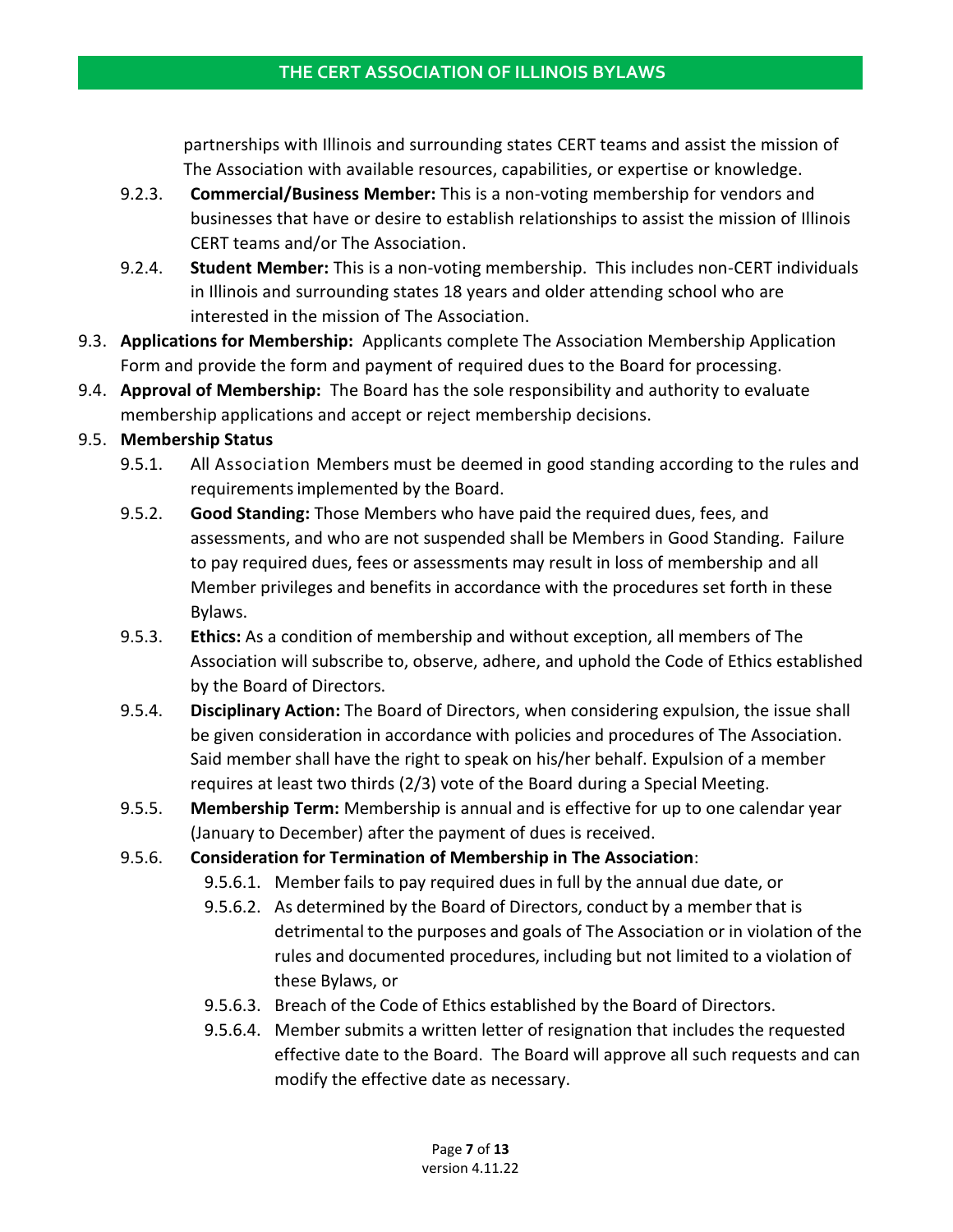- 9.5.7. **Liability:** No member of The Association shall be personally liable for any of its debts, liabilities, or obligations, nor shall any member be subject to any assessment except as provided in these Bylaws.
- 9.5.8. **Acceptance of Obligations:** Each member of The Association, by accepting membership in The Association, agrees to be bound by all Rules and By-Laws of The Association.
- 9.5.9. **Acceptance of Hazards:** Each member of The Association, by participating in any Association activity, using any facility for the business of The Association, or exercising any right or privilege incident to membership in The Association, agrees to hold The Association harmless from any and all loss, damage and injury of whatsoever kind or nature sustained by that member in any manner, shape or form while using and exercising privileges as a member.

# 10. VOTING RIGHTS

## 10.1. **Voting Rights**

- 10.1.1. Voting membership in The Association will include all Individual Members (see 9.2.2.1) in good standing.
- 10.1.2. Voting Members shall have certain expressed privileges extended to them in accordance with the provisions specified by these Bylaws. These include, but are not necessarily limited to, the privilege of voting for Board Directors, being elected and serving as a Director, and attending all Association meetings where voting takes place.
- 10.1.3. Every act or decision done or made by a majority of voting Individual Members present in person or by proxy at a duly held meeting where 50% of the membership plus one is present, is the act of the members, unless the Articles of Incorporation, these Bylaws, or provisions of law require a greater number.
- 10.1.4. Voting for the election of Directors shall be by the designated method as decided by the Board. Each Member shall cast one vote for a candidate for each open Board position. The candidates receiving the highest number of votes up to the number of Directors to be elected shall be elected to serve on the board for a single term.
- 10.1.5. Majority Every act or decision done or made by a majority of the Directors present at a meeting duly held at which 50% of the Directors plus one, are present is the act of the Board, unless the Articles of Incorporation, these Bylaws, or provisions of law require a greater percentage or different voting rules for approval of a matter by the board.

#### 10.2. **Non-Voting Rights**

10.2.1. Supporting Members, Commercial/Business Members, and Student Members are considered "non-voting" Members and do not have the right to vote in Association matters.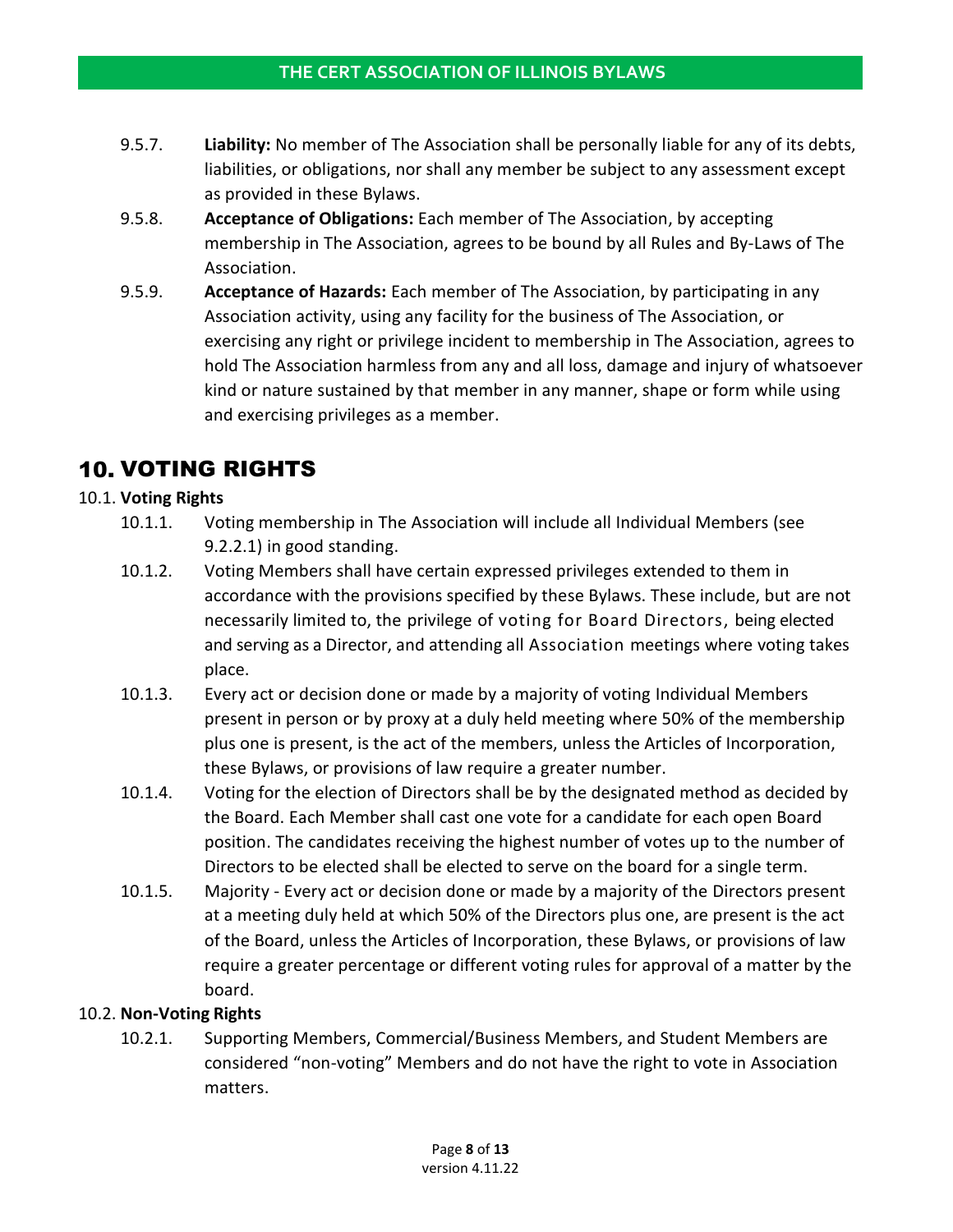10.2.2. Non-voting Members shall have the privilege of attending regularly scheduled meetings of The Association, and other such privileges of membership as extended to them by the Board of Directors, in The Association Bylaws, or in provisions of law.

# 11. MEETINGS OF THE ASSOCIATION

- 11.1. **Annual Meeting:** The annual meeting of The Association shall be held at such time and place as determined by the Board for the purpose of reporting the activities of the preceding year and for the transaction of such other business as may come before the membership. Notice of the annual meeting shall be communicated to each member at least ten (10) days before said meeting.
- 11.2. **Regular Meetings:** Regular meetings of The Association shall be held at the time and place determined by the Board.
- 11.3. **Board Meetings:** Meetings of the Board shall be held at the time and place determined by the Board.
- 11.4. **Special Meetings:** Special Meetings of The Association may be called at any time by the President, two (2) members of the Board or 20% of the Individual Members. The notice and purpose of the special meeting shall be given to the membership at least five (5) days prior to the meeting. The location or method to conduct special meetings shall be determined by the Board.
- 11.5. **Committee Meetings:** May be called at any time by the President or by the Committees' Chair.
- 11.6. **Quorum:** A quorum at the Annual Meeting shall consist of 20% of the eligible Individual Members. A quorum at a special meeting shall consist of 20% of the eligible Individual Members. At Board and Committee meetings, a majority shall constitute a quorum.
- 11.7. **Meeting Locations:** It is permissible for Board, Committee, and Association members to attend and vote, at a meeting, no matter if in person, by telephone, video conference call or other electronic means.

# 12. ELECTION AND REMOVAL OF BOARD OFFICERS

- 12.1. **Designation of Board Officers:** The Officers of the Board shall include the President, Vice-President, Secretary and Treasurer.
- 12.2. **Qualifications:** Any current Director is eligible to be nominated and elected to an Officer position. A Director may exclude themselves from being nominated or elected.
- 12.3. **Election and Term of Office:** Annually or as needed, Officers shall be elected by a majority vote of the Board and serve until their term as a Director has been completed, or the elected officer resigns, or is removed, or becomes incapacitated or dies, whichever occursfirst.
- 12.4. **Compensation:** There shall be no compensation (salary, honorarium, stipend, etc.) granted for any Director, Elected Officer, Committee Chair or committee member.
- 12.5. **Removal:** Any Officer may be removed with cause, by a majority vote of the Board, at any time.
- 12.6. **Resignation:** Officer(s) may resign at any time by giving written notice to the Board. Resignations must specify the effective date. The Board has a right to modify the effective date of the resignation and enforce termination upon receipt of the letter or at some other specified date.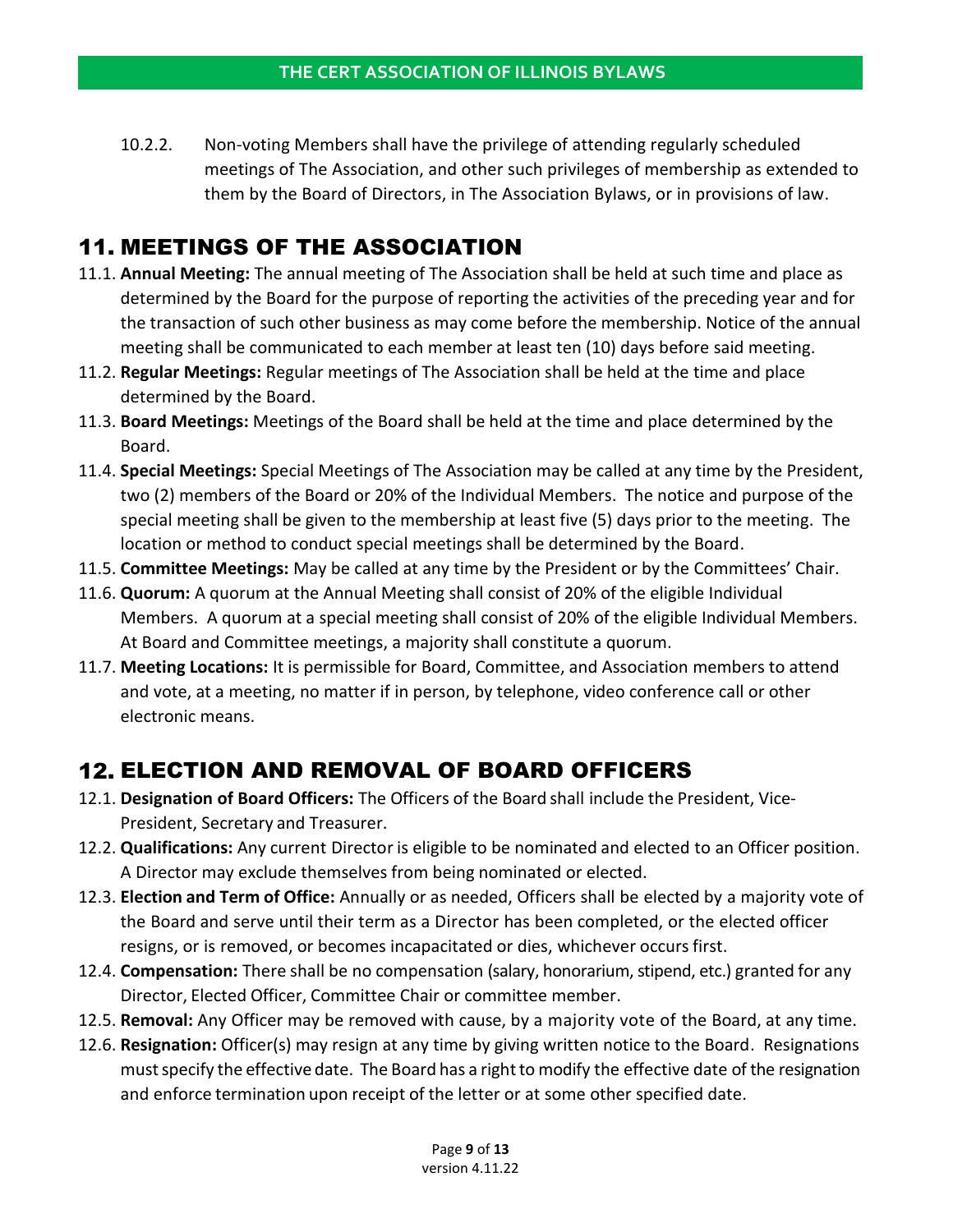# 13.DUTIES OF BOARD OFFICERS

- 13.1. **Duties of President:** The President shall preside or arrange for other Officers, in the following order, Vice- President, Secretary and Treasurer, to preside over regularly scheduled meetings.
	- 13.1.1. The President or the designated Officer shall preside at all meetings of members, meetings of the Board, and meetings of the Board Executive Committee, and generally perform all duties of that office.
	- 13.1.2. The President shall, with the Secretary, sign all agreements and contracts approved by the Board.
	- 13.1.3. The President shall recommend the formation and dissolution of standing and ad-hoc committees, subject to approval of the Board.
	- 13.1.4. The President is responsible for determining the agenda for all meetings and related documents.
- 13.2. **Duties of Vice-President:** The duties of the Vice-President shall be such as the title by general usage would indicate, and such as required by law, as well as those that may be assigned by the President and Board, including presiding at all meetings where the President is absent. The Vice-President will assume all the duties of the President in the President's absence.
- 13.3. **Duties of Secretary:** The Secretary shall be responsible for keeping records of actions, including overseeing the taking of minutes at all board meetings, sending out meeting announcements, distributing copies of meeting minutes and agendas to Board Directors, and assuring that CERT Association of Illinois records are maintained.
	- 13.3.1. The Secretary shall issue all Board notices.
	- 13.3.2. The Secretary shall keep a record of all meetings.
	- 13.3.3. The Secretary shall counter-sign all Board approved agreements and contracts with the President.
	- 13.3.4. The Secretary shall record all approved Treasurer's Reports.
	- 13.3.5. The Secretary shall manage The Association Policy Manual, including changes/corrections made by the Board to any of its content. The Secretary shall maintain The Association Rules and keep the Rules current and up to date. Any proposed rule changes shall be submitted to the Board for action. The Membership shall be informed prior to the effective date of the change.
	- 13.3.6. The Secretary shall mandate an annual Board review of the Bylaws and Rules of The Association and recommend amendments to be considered.
	- 13.3.7. The Secretary shall track the terms of office for the Board.

## 13.4. **Duties of Treasurer:**

- 13.4.1. The Treasurer shall make a report at each Board meeting.
- 13.4.2. The Treasurer shall chair the Finance Committee, assist in the preparation of the budget, help develop fundraising plans, and make financial information available to Board members and the public.
- 13.4.3. The Treasurer shall collect all money for dues from The Association membership.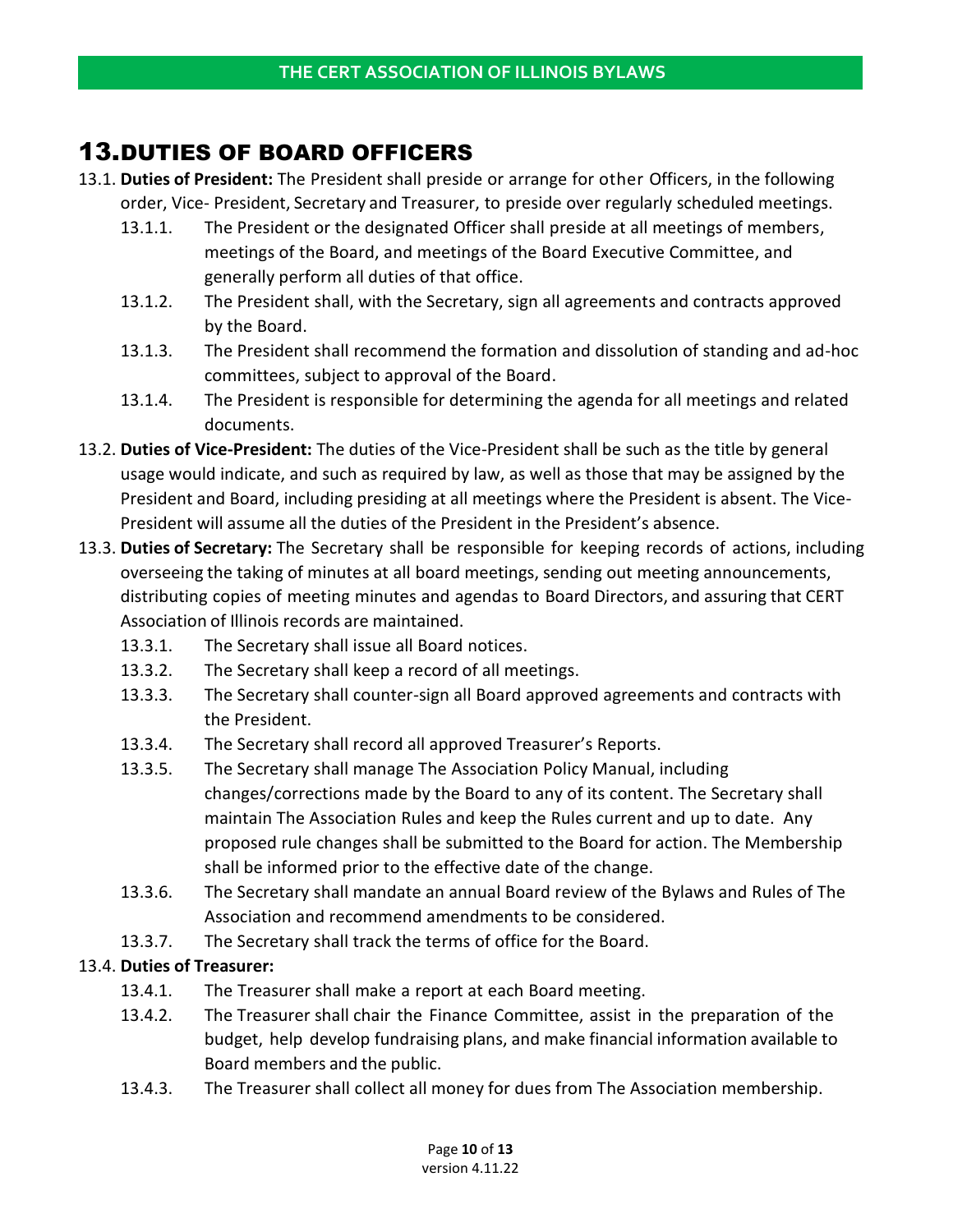#### **THE CERT ASSOCIATION OF ILLINOIS BYLAWS**

- 13.4.4. The Treasurer shall maintain and report a complete and accurate account of all financial affairs and transactions of The Association on a monthly basis to the Board.
- 13.4.5. The Treasurer shall have custody of all monies and properties of The Association and, with the approval of the Board, shall select a depository for The Association's monies.
- 13.4.6. The Treasurer shall pay all proper and approved bills and debts of The Association, keeping proper vouchers. All withdrawals of monies shall be in accordance with Board Policy. Checks are to be signed by the Treasurer and countersigned by the President or Secretary.
- 13.4.7. At the Annual Meeting of the Members, the Treasurer shall make a report of the finances of The Association. The President or Board may call upon the Treasurer for such interim statements as may be required.
- 13.4.8. The Treasurer must report to The Association Board any Members with outstanding balances that are 30, 60 or 90 days past due from the date of the invoice.
- 13.4.9. The Board may designate from time to time any Member to handle special funds of The Association, such as for special events, etc., and the designated Member shall make a complete report to the Treasurer and be responsible for the special funds and remit any balances to the Treasurer.
- 13.4.10. The Board shall audit the records of the Treasurer and of the Committees at any time.

# 14. COMMITTEES

- 14.1. **Appointment and Authority:** The Board shall authorize the creation and dissolution of all standing and ad hoc committees deemed necessary to carry out the programs of The Association.
- 14.2. **Limitation of Authority:** No action by any Member, Committee, Director, or Officer shall be binding upon, or constitute an expression of, the policy of The Association until it shall have been approved or ratified by the Board. Committees and ad hoc committees shall be discharged by the Board when their work has been completed and their reports accepted, or when in the opinions of the Board, it is deemed wise to discontinue the committees.
- 14.3. **Obligation of Funds:** No funds may be obligated or expended by any committee or Member without the approval of the Board.

# 15. FINANCES

- 15.1. **Fiscal Year: For** purposes of accounting, the fiscal year of The Association shall begin on July 1 and end on the last day of June.
- 15.2. **Funds:** All money paid to The Association shall be placed in a general operating fund, unless specifically designated for another purpose by the Board.
- 15.3. **Disbursements:** Upon approval of the Board, the Treasurer is authorized to make disbursements on accounts and expenses. Disbursement shall be by check and require signatures of two Board Officers. In the event that Board Officers signatures are unavailable, any Board Director may sign the checks.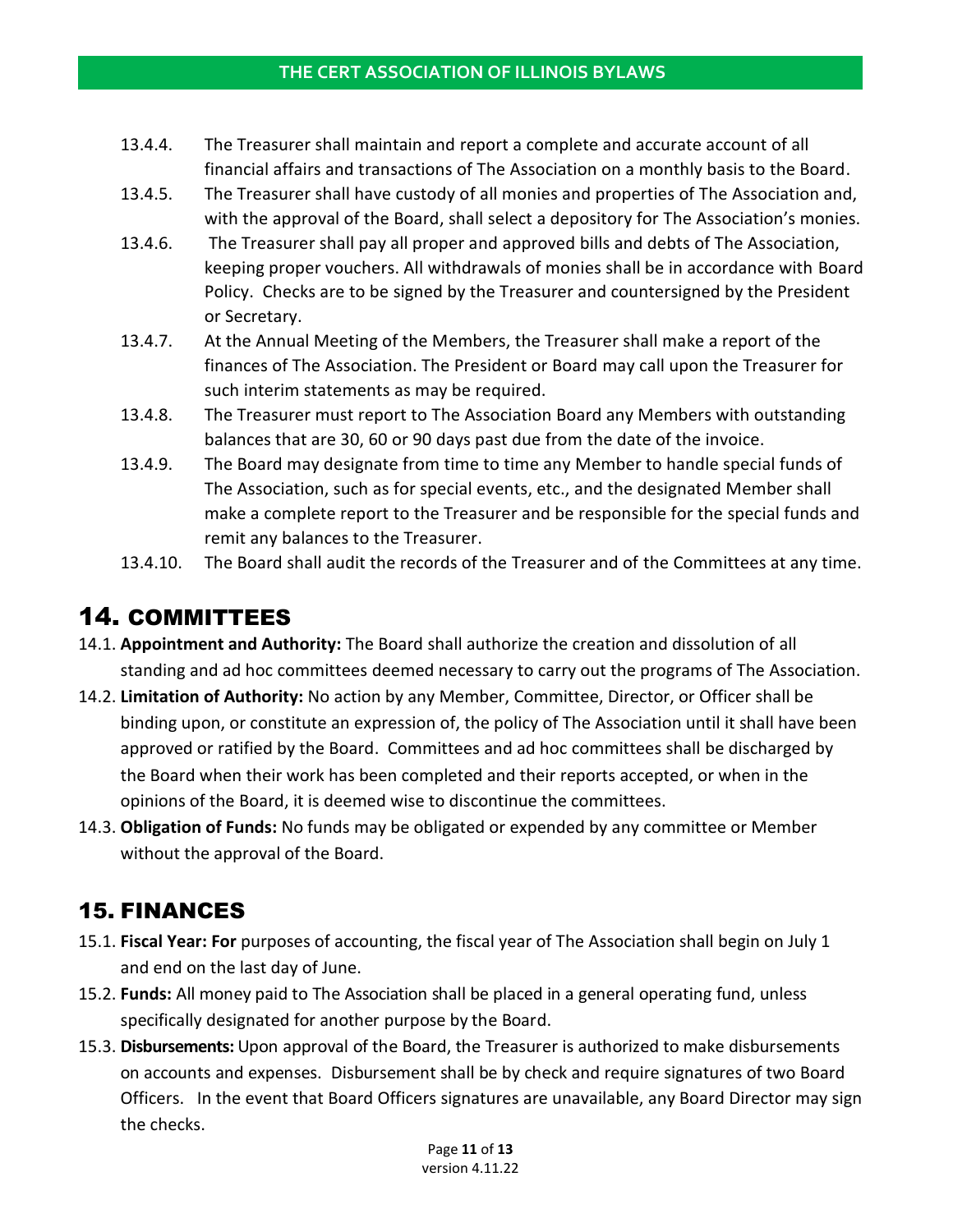15.4. **Annual Audit:** The accounts of The Association shall be audited annually as of the close of the business by either an internal audit committee or a certified accountant to be decided by the Board.

## 16. ETHICS

- 16.1. **Personal and Professional Integrity:** All Members of the CERT Association of Illinois are expected to act in the best interest of the organization. Each Member is anticipated to engage in and promote honest and ethical conduct throughout any situation. This includes handling actual or apparent conflicts of interest in an ethical manner.
- 16.2. **Legal Compliance:** The Association will conduct and operate its business in compliance with each applicable law (including rules and regulations there under) of any federal, state or local government entity, except for any violations or defaults that, individually or combined, would have an adverse effect to the organization.
- 16.3. **Responsible Stewardship:** Each Board Director, and any Member of The Association serving on a committee with board delegated powers shall annually sign a statement which affirms such person:
	- 16.3.1. Has received a copy of the Association conflicts of interest policy.
	- 16.3.2. Has read and understands the policy.
	- 16.3.3. Has agreed to comply with the policy.
	- 16.3.4. Understands that in order to maintain its state and federal charters, the Association must engage primarily in activities which accomplish one or more of its purposes (civic, educational).
- 16.4. **Openness and Disclosure:** Members of The Association are required to abide by federal and state disclosure laws and certain transparency policies governing their activities, including providing reports to the government and to the public concerning financial or other relationships with vendors.
- 16.5. **Conflict of Interest:** Members shall not engage in any business activities, either individual or through immediate family member(s), which may place him or her in an actual or apparent conflict of interest with the duty to act, at all times, in the best interest of The Association.
- 16.6. **Violations of Conflict of Interest:** If the Board has reasonable cause to believe a Member has failed to disclose actual or possible conflicts of interest, it shall inform the Member of the basis for such belief and afford the Member an opportunity to explain the alleged failure to disclose. If, after hearing the Member's response and after making further investigation as warranted by the circumstances, the Board of Directors determines the Member has failed to disclose an actual or possible conflict of interest, it shall take appropriate disciplinary and corrective action.
- 16.7. **Inclusiveness and Diversity:** All Members must be open, transparent, accountable, and diverse in The Association.